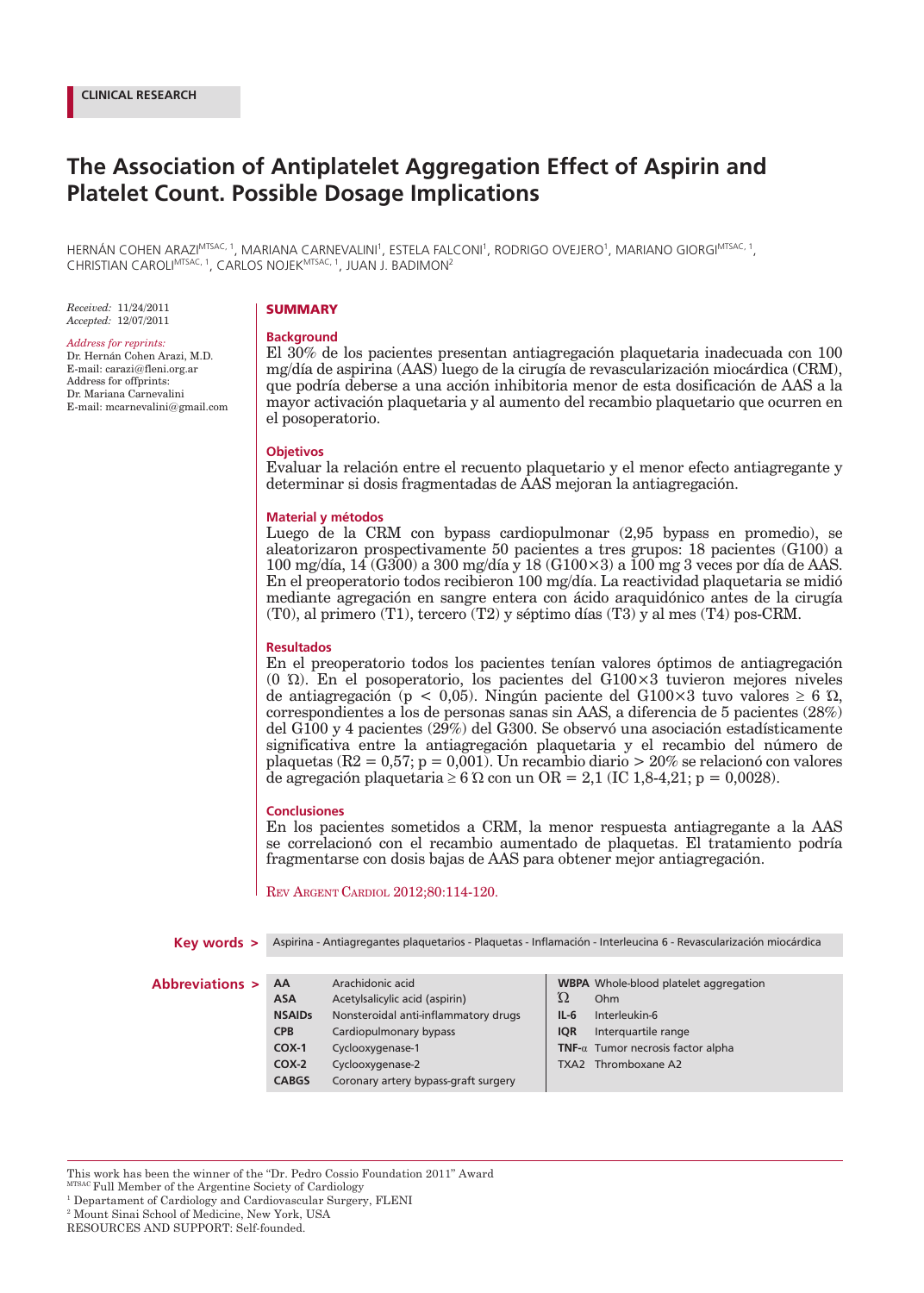# **BACKGROUND**

Around 30% of patients present suboptimal platelet inhibition with aspirin (ASA) during the first week after coronary artery bypass-graft surgery (CABGS), (1, 2), which is associated to increased risk for occlusion of coronary bridges and increased mortality. (3, 4)

After CABGS, ASA is usually given as a daily dose of 75 to 325 mg. (5) Despite this drug has a half-life of 13 to 19 minutes, (6) it achieves a permanent inhibition of the cyclooxygenase-1 enzyme (COX-1) at platelet level; if this is associated to the fact that platelets are cells with no nucleus, unable to regenerate COX, it causes the production of thromboxane (TXA2) stay almost exclusively related to the production of new platelets. (7)

Increased platelet production (increased platelet turnover) during the first week after surgery is due to the thrombopoietic stimulus caused by inflammatory cytokines. (8-10) This platelet increase is one of the mechanisms proposed as being the cause of "resistance to ASA". (2, 6, 11)

This pilot study was designed to assess the relation between increased platelet turnover during the first week after CABGS and reduced antiaggregation effect with ASA. Another objective was to determine if dividing the dose of ASA in 100 mg 3 times a day would improve antiaggregation levels compared with a once-daily dosing of 100 or 300 mg.

# MATERIAL AND METHODS

A prospective, randomized, single-center study was designed, which included patients undergoing isolated elective CABGS, with cardiopulmonary bypass (CPB).

We enrolled patients over 18 years of age, with no contraindications to ASA therapy, no concomitant treatment with clopidogrel or oral anticoagulation, and no previous intake of other nonsteroidal anti-inflammatory drugs (NSAIDs). Pregnant women and patients with creatinine clearance ≤ 30 ml/min were excluded.

The study was conducted following the Declaration of Helsinki, and approved by the Ethics Committee of the institution (FLENI), and reported to the regulatory institution of the country (ANMAT). An ad hoc database was performed to anonymously include the data of all the patients by a numeric code.

Until the day of the CABGS, all the patients were treated with ASA 100 mg/day, and then were randomized –by sealed envelope– when entering the Cardiovascular Recovery Unit after surgery.

Dosage of interleukin 6 (IL-6) and platelet count was performed, and platelet aggregation was measured 24 hours before the CABGS (T0), and at 24 hours (T1), 3 days (T2), 7 days (T3), and 1 month (T4) after surgery.

T0 represents values of platelet aggregation with 100 mg/ day of ASA during post surgery; T1 shows the possible effects of CPB and surgery. Samples obtained in T3 correspond to the post surgery week, period in which analyses are most vulnerable to altered response to ASA action, and there is higher risk for occlusion of coronary bridges.  $(1, 4, 9)$ 

Blood was obtained by antecubital venepuncture between 6:00 and 8:00 hours (prior to ASA dose); it was stored in tubes containing sodium citrate, and centrifuged at 160xg for 15 minutes. Platelet aggregation was measured within 2 hours by whole-blood impedance (CHRONO-LOG 590D) using arachidonic acid (AA) 0.5 mM/L as agonist, and it was expressed in ohms  $(\Omega)$ .

Platelet values were expressed as n/mm3 and IL-6 levels were dosed by ELISA and expressed in pg/ml.

Daily platelet turnover was defined as the percentage of change in the platelet count divided by the number of days between the two determinations.

To set a cut-off point to allow the definition of values of platelet aggregation without aspirin, platelet aggregation was determined with the same method in 50 samples of 30 controls which were not treated with aspirin.

## **Statistical Analysis**

Continuous variables with abnormal distribution were expressed as mean and interquartile ranges, and were compared to Wilcoxon signed-rank test (among subjects) and Kruskall-Wallis and Wilcoxon rank sum test (among groups). Variables with normal distribution were expressed as mean ± standard deviation, and were compared to the t test.

Categorical variables were expressed as frequency and percentages, and compared to the chi-square test and the Fisher's exact test, as appropriate.

For multiple comparisons of three groups, ANOVA was used together with Bonferroni and Sidak test.

Spearman correlation coefficient was used, and significance of  $p$  and square R were analyzed. A  $p$  value  $\lt$ 0.05 was considered significant. STATA 9.0 was used for the analysis.

### **Intervention**

Prior to CABGS, patients will receive ASA 100 mg/day at least during the week before surgery, with no concomitant treatment with other antiplatelet drug or NSAID. On admission to Cardiovascular Recovery, patients were randomly assigned to three groups: G100, who were treated with ASA 100 mg/day on once-daily dosing, G300, 300 mg/ day on once-daily dosing, and G100×3, who received 100 mg every 8 hours. The use of NSAIDs or other antithrombotic drugs was not allowed, except for doses of heparin as prophylaxis for deep vein thrombosis. Acetaminophen and morphine derivatives were used to treat pain.

The ASA single dose was administered in the morning, as the first dose of G100×3.

# RESULTS

Eighty patients were selected; 8 patients were excluded because CABGS was performed without CPB, 7 were also excluded due to requiring anticoagulation therapy in the perioperative period, 1 because of concomitant treatment with clopidogrel, and 2 because of chronic NSAID requirement. A patient died during surgery, and 5 were excluded due to operational issues that hampered lab tests on the days defined by the protocol. One patient was excluded because he was not administered ASA the week before surgery, and 5 did not provide their consent to participate (Figure 1).

Finally, 50 patients were randomized: 18 to G100, 14 to G300, and 18 to G100×3.

Table 1 shows population characteristics, concomitant treatment, and surgery data. Mean age was  $64.9 \pm 9$  years; 94% were men, and no significant differences were observed among the three groups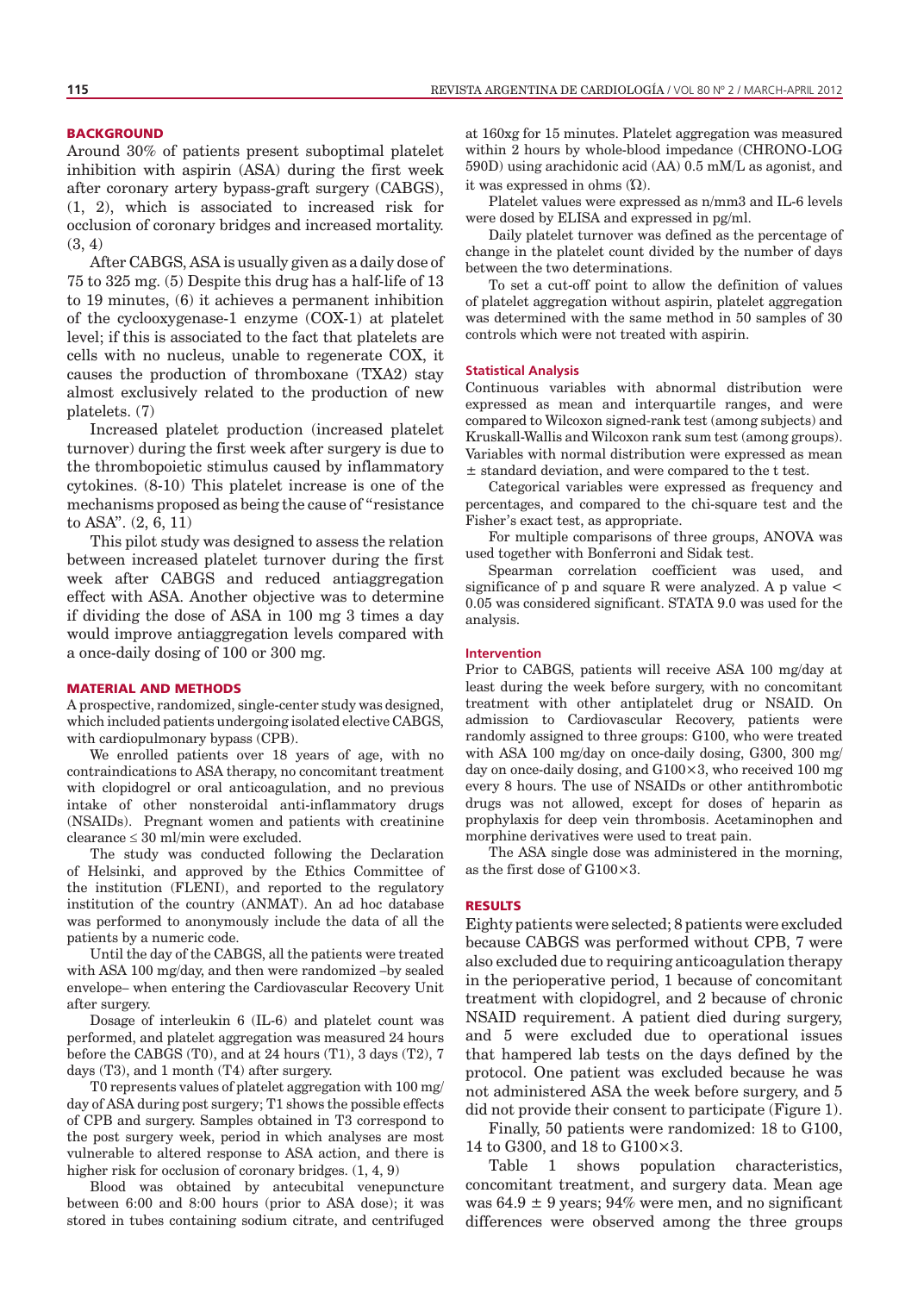in the prevalence of high blood pressure, diabetes, or smoking. A 14% of the overall population had a history of coronary angioplasty, and one patient had undergone previous coronary artery bypass surgery. There were no differences among groups regarding prior treatment.

Patients had an average of  $2.95 \pm 0.65$  coronary bridges (2.94  $\pm$  0.64, 3.1  $\pm$  0.6 and 2.77  $\pm$  0.7 in G100,  $G100\times3$  and  $G300$ , respectively;  $ANOVA = 0.8$ ). CPB and aortic clamping time took 76 minutes (IQR 64- 91) and 44 minutes (IQR 37-52), with no differences among groups.

None of the patients died during the study period. Three patients –two from  $G100$  and one from  $G100\times3$ – required surgery to be repeated due to bleeding.

# **Interleukin-6**

IL-6 levels showed a peak at T1, with a progressive reduction until reaching similar levels to those before surgery (T0) in the sample of the month after surgery (T4) (Figure 2 and Table 2).

No statistically significant differences were observed among the groups in none of the periods analyzed.

Platelet count showed an initial reduction at T2, with a substantial increase at T3 (Figure 3). On average, there was a 50% increase (IQR 39.5-65.5%) between T2 and T3, with no significant differences among the three groups [53% (IQR 39-66) in the G100, 47.5% (IQR 30-69) in the G300, and 61% (IQR 41-69) in the G100 $\times$ 3; ANOVA p = 0.87] (Table 3).

All patients showed optimal levels of platelet antiaggregation at T0  $(0 \Omega)$ . At T2, 11 patients (61%) from G100, 3 (21%) from G300 and 1 (5%) from G100 $\times$ 3 presented with values  $> 0$   $\Omega$  At T3, 11 patients (61%) from G100, 7 (50%) from G300 and 5 (27%) from G100×3 presented with platelet aggregation values  $> 0 \Omega$  (p = 0.154 for G100 vs. G300;  $p = 0.05$  for G100×3 vs. G300;  $p = 0.044$  for G100×3 vs. G100).

Control group without ASA therapy showed a whole-blood platelet aggregation value with AA of 6 Ώ (IQR 3-10 Ώ). None of the patients from G100×3 showed this platelet aggregation value, as opposed to 5 patients (28%) from G100 and 4 (29%) from G100 between T2 and T3.

There was a correlation between platelet count and platelet aggregation (p of correlation < 0.0001, square  $R = 0.57$  (Figure 4). It was observed that the higher the platelet turnover the lower the ASA antiaggregation effect; a daily turnover > 20% was associated with risk for platelet aggregation  $\geq 6 \Omega$ with OR 2.14 (CI 1.08-4.21;  $p = 0.0028$ ).

# **DISCUSSION**

Our study showed a correlation between increased platelet turnover which occurred after CABGS and reduced ASA antiaggregation effect. Despite optimal platelet antiaggregation levels with a single dose of 100 mg/day before surgery, more than 50% of the two groups who continued with a single daily dose lost these optimal antiaggregation levels after surgery, as opposed to a 27% of the group treated with divided doses throughout the day (a statistically significant difference).

Even more important is that 28% and 29% of the patients in G100 and G300, respectively, had the same or higher platelet aggregation levels than those of healthy subjects with no ASA therapy. However, none of the G100×3 patients showed these platelet aggregation values.

Particularly at the early stage of CABGS postoperative period, a high rate of "aspirin resistance" has been reported, which affects nearly 30% of the

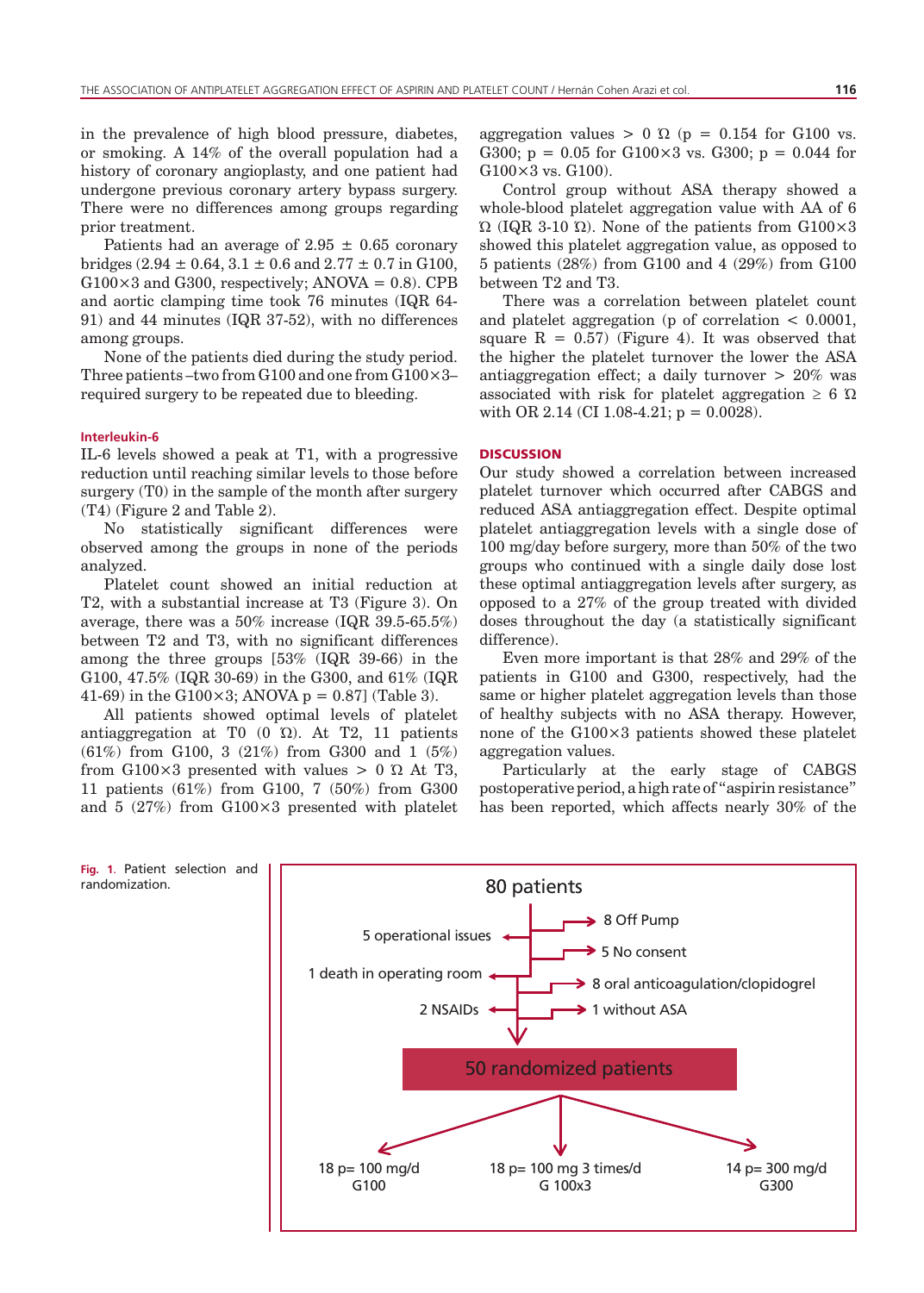|                      | Global          | 100             | $100\times3$  | 300            | p<br>100 vs. 200<br>100 vs. 300 |
|----------------------|-----------------|-----------------|---------------|----------------|---------------------------------|
| Age                  | $64.9 \pm 9$    | $64.1 \pm 4$    | $64.2 \pm 9$  | $64.3 \pm 5$   | ns                              |
| <b>HBP</b>           | 34 (69)         | 13(72)          | 12(71)        | 9(64)          | 0.99                            |
|                      |                 |                 |               |                | 0.95                            |
| <b>DM</b>            | 11(22)          | 4(22)           | 4(23)         | 3(21)          | 0.9                             |
| <b>SMK</b>           | 11(22)          | 6(33)           | 3(18)         | 2(14)          | 0.54                            |
|                      |                 |                 |               |                | 0.75                            |
| Ex SMK               | 23(47)          | 8(44)           | 11(65)        | 4(29)          | 0.62                            |
|                      |                 |                 |               |                | 0.51                            |
| <b>PTCA</b>          | 7(14)           | 1(6)            | 4(24)         | 2(14)          | 0.94                            |
|                      |                 |                 |               |                | 0.99                            |
| CABGS                | 1(2)            | 1(6)            |               |                |                                 |
| <b>Statins</b>       | 33 (67)         | 11(61)          | 14(82)        | 8(57)          | 0.5                             |
|                      |                 |                 |               |                | 0.9                             |
| <b>ACE</b> inhibitor | 21(43)          | 11(61)          | 6(35)         | 4(29)          | 0.38                            |
|                      |                 |                 |               |                | 0.19                            |
| n Bridges            | $2.95 \pm 0.65$ | $2.94 \pm 0.64$ | $3.1 \pm 0.6$ | $2.77 \pm 0.7$ | 0.82                            |
|                      |                 |                 |               |                | 0.85                            |
| CPB                  | 76 (64-91)      | 76 (64-88)      | 77 (68-91)    | 69.5 (54-93)   | 0.8                             |
|                      |                 |                 |               |                | 0.95                            |
| Clamping time        | 44 (37-52)      | 43 (39-51)      | 49 (42-55)    | 38.5 (30-47)   | 0.56                            |
|                      |                 |                 |               |                | 0.91                            |

**Table 1**. Population and procedural characteristics

HBP: High blood pressure. DM: Diabetes mellitus. SMK: Smoking. PTCA: Transluminal coronary angioplasty. CABGS: Coronary artery bypass-graft surgery. ACE inhibitor: Angiotensin-converting enzyme inhibitor. CPB: Cardiopulmonary bypass.

# **Table 2**. Levels of IL-6 per group from T0 to T4

|     |      | T2'  | T3 | T4  |
|-----|------|------|----|-----|
| 3   | 55   | 43.5 | 20 | 5   |
| 4   | 54.5 | 38   | 22 | 9.5 |
| 5.5 | 59.5 | 30   | 20 | 9   |
|     |      |      |    |     |



**Fig. 2**. Levels of IL-6. The levels of IL-6 reached their highest value at T1. There were no differences among the three groups.

**Table 3**. Platelet turnover at T2-T3 per group

| $G100\times3$ | <b>G100</b> | 6300          |
|---------------|-------------|---------------|
| 61% (41-69)   | 53% (39-66) | 47.5% (30-69) |

ANOVA = 0.78. G100×3: Group of patients with 100 mg of ASA every 8 hours. G100: Group of patients with 100 mg/day of ASA. G300: Group of patients with 300 mg/day of ASA.



**Fig. 3**. Platelet turnover. An initial reduction of platelet turnover (T2) with substantial increase at T3.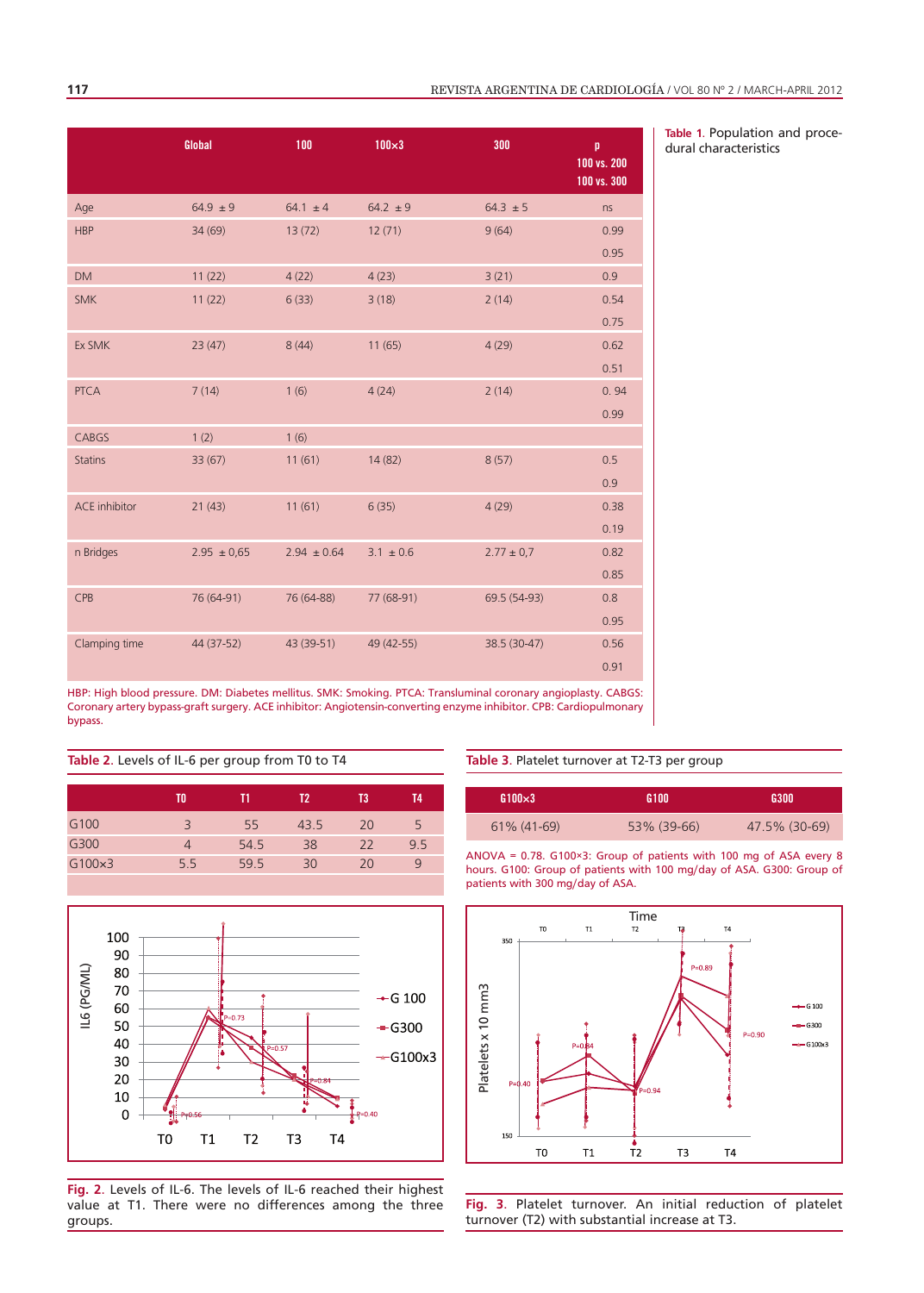patients. (2, 12) There are multiple, pharmacokinetic and pharmacodynamic factors that influence in the lower antiaggregation response to ASA during perioperative period. (4, 13) One of the probable mechanisms is the increased platelet turnover that occurs in different clinical scenarios, such as coronary heart disease, diabetes, and cardiac surgery.  $(2, 6, 9, 1)$ 17)

ASA acts by irreversibly inhibiting the COX-1, the enzyme that catalyzes the conversion of the arachidonic acid (AA) in the thromboxane A2 (TXA2), which is antagonist for platelet aggregation. (18, 19) Because platelets have no nucleus, they are unable to regenerate COX, so TXA2 synthesis depends on the biosynthesis of new platelets, and this usually occurs at a 10% rate per day. The irreversible action of the enzyme, together with the slow recovery of the number of platelets, explains the intense inhibition effect that is obtained with low daily doses of ASA. (20, 21)

The inflammatory process associated with CABGS with CPB, which is reflected by the increased inflammatory markers in blood, is connected with greater platelet activation and increased platelet turnover. (12, 22) Inflammatory cytokines, such as IL-6, IL-11, and TNF- $\alpha$ , directly or indirectly play a key role in thrombopoiesis, through production of thrombopoietin. (8, 10) The increased levels of thrombopoietin occur early after a surgery and reach their peak on day 3. Afterwards, it takes 2-3 days to reach the highest platelet turnover. (8) Despite no dosage of thrombopoietin was performed, reports match the results observed in our study, in which the peak of IL-6 took place on the first day after surgery, and the highest platelet turnover occurred on day 7.

To obtain an effective platelet antiaggregation, it is necessary to block at least 10% of the TXA2 production, which may be achieved with low ASA doses. (19, 23) The half-life of aspirin is 20 minutes (19, 23), so when the circadian rhythm of platelet production is increased, regardless of the dose used, the entry of new platelets into the circulation after 20-30 minutes exposes unblocked COX-1 and able to produce TXA2. In our study, we observed better platelet antiaggregation values with divided doses of aspirin throughout the day, which provides reexposure of new circulating platelets to the inhibitory action over COX-1; this avoids TXA2 interdosage, which occurs when it is administered every 24 hours (Figure 5).

Previous studies assessed the use of divided doses, but of 325 and 600 mg twice or three times a day, with dissimilar outcomes. (9) It may be due to the fact that higher ASA levels inhibit TXA2 production at platelet level, but also the prostacyclin production with antiaggregation and vasodilating effect at endothelial level. (19) Using lower doses could prevent this imbalance and thus stimulate aspirin antiplatelet action.

Other mechanisms of platelet activation which cannot be measured with this technique, (24) as well as the lower response of new cross-linked platelets, secondary to lower action over the COX-1, and also to TXA2 formation through COX-2 present in these cells, were not evaluated and may also explain the low response to antiaggregation in processes with thrombocytosis. (25)

# **Clinical implications in other areas in cardiology**

The CABGS with CPB is a model of inflammation and augmentation of platelet turnover; however, with different gradients, these data may be applied to other clinical scenarios which refer inflammatory response, increased platelet turnover, and resistance to antiaggregation agents, as is the case of acute coronary syndrome and coronary angioplasty.

# **Limitations**

This is a study with a low number of patients, but it was designed as a pilot study. Larger studies are required to confirm outcomes and assess the clinical impact of this variation in levels of platelet antiaggregation on a large scale.

Because this study was carried out in a single center, it is methodologically inappropriate to extrapolate its data; nonetheless, since a standard surgical strategy was used, no factors should influence the analyzed variables.

**Fig. 4**. Relation between platelet turnover and platelet aggregation. A high correlation between platelet turnover variation and platelet aggregation levels was observed. The higher the platelet turnover, the higher the platelet aggregation levels. WBPA: Whole-blood platelet aggregation.

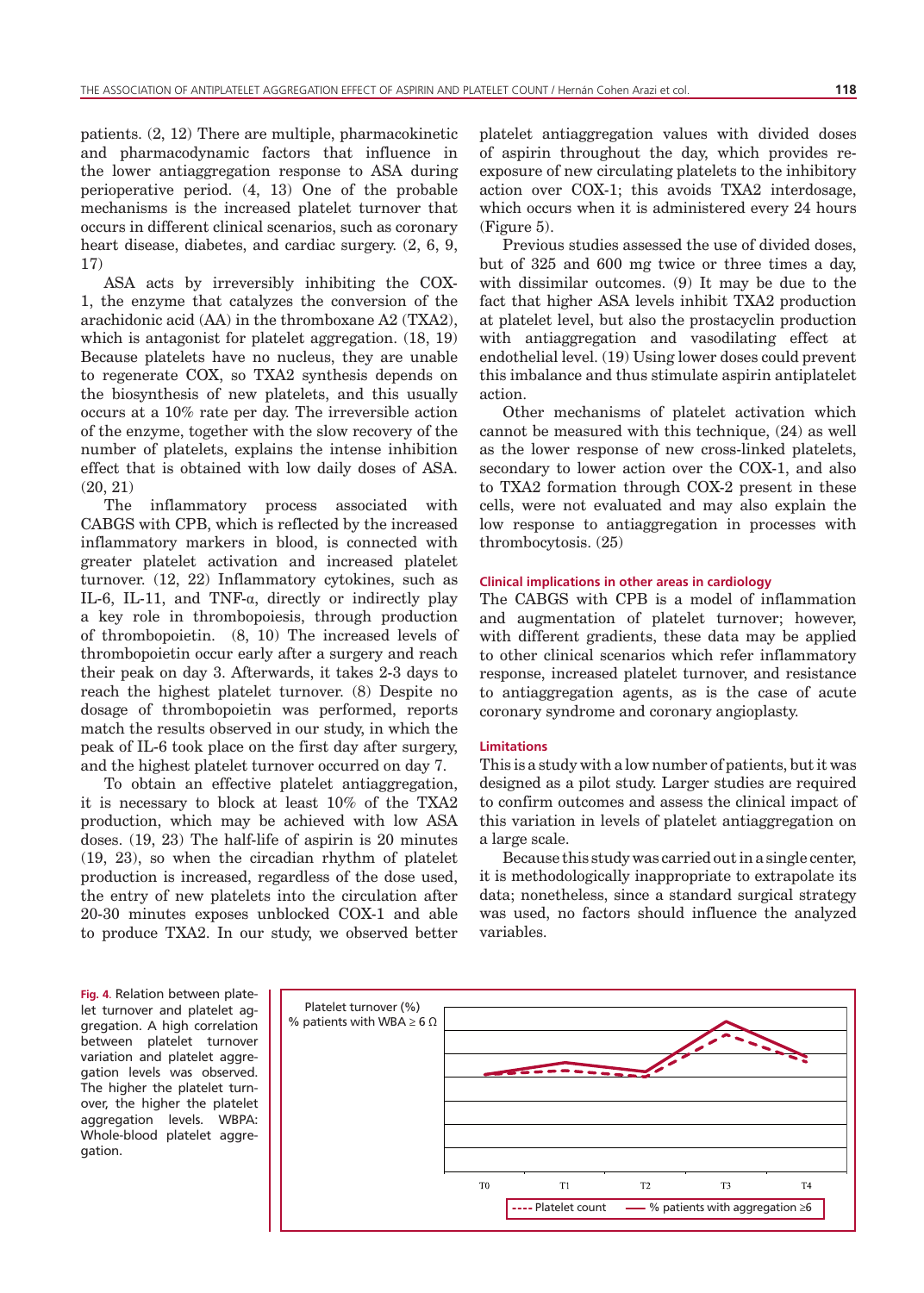

**Fig. 5**. Antiaggregation effect of divided doses of ASA. A divided low dose of aspirin inhibits COX-1 occurrence, which is present in new platelets when turnover is increased.

An only platelet aggregation technique for measuring was used. Several methodologies were described, and some of them are complementary. However, the one used in this study is currently considered the pattern method. (26)

### **CONCLUSIONS**

Variation in antiplatelet effect of ASA after CABGS is associated with platelet turnover. An increased turnover, higher than 20% per day, doubles the risk for having –on the seventh day of the CABGS– platelet aggregation values equal to those of a group who were not administered aspirin.

Low dose of ASA (100 mg every 8 hours) was better to prevent variations in antiaggregation levels, and prevented patients from reaching same or higher aggregation values than those of the group who did not receive ASA.

# RESUMEN

Relación entre el efecto antiagregante de la aspirina y el recuento plaquetario. Posibles implicaciones en la dosificación

### **Introducción**

El 30% de los pacientes presentan antiagregación plaquetaria inadecuada con 100 mg/día de aspirina (AAS) luego de la cirugía de revascularización miocárdica (CRM), que podría deberse a una acción inhibitoria menor de esta dosificación de AAS a la mayor activación plaquetaria y al aumento del recambio plaquetario que ocurren en el posoperatorio.

### **Objetivos**

Evaluar la relación entre el recuento plaquetario y el menor efecto antiagregante y determinar si dosis fragmentadas de AAS mejoran la antiagregación.

### **Material y métodos**

Luego de la CRM con bypass cardiopulmonar (2,95 bypass en promedio), se aleatorizaron prospectivamente 50 pacientes a tres grupos: 18 pacientes (G100) a 100 mg/día, 14 (G300) a 300 mg/día y 18 (G100×3) a 100 mg 3 veces por día de AAS. En el preoperatorio todos recibieron 100 mg/día. La reactividad plaquetaria se midió mediante agregación en sangre entera con ácido araquidónico antes de la cirugía (T0), al primero (T1), tercero (T2) y séptimo días (T3) y al mes (T4) pos-CRM.

### **Resultados**

En el preoperatorio todos los pacientes tenían valores óptimos de antiagregación (0 W). En el posoperatorio, los pacientes del G100×3 tuvieron mejores niveles de antiagregación (p < 0,05). Ningún paciente del G100×3 tuvo valores  $\geq 6$  W, correspondientes a los de personas sanas sin AAS, a diferencia de 5 pacientes (28%) del G100 y 4 pacientes (29%) del G300. Se observó una asociación estadísticamente significativa entre la antiagregación plaquetaria y el recambio del número de plaquetas (R2 =  $0.57$ ; p = 0,001). Un recambio diario > 20% se relacionó con valores de agregación plaquetaria ≥ 6 W con un OR = 2,1 (IC  $1,8-4,21;$  p = 0,0028).

# **Conclusiones**

En los pacientes sometidos a CRM, la menor respuesta antiagregante a la AAS se correlacionó con el recambio aumentado de plaquetas. El tratamiento podría fragmentarse con dosis bajas de AAS para obtener mejor antiagregación.

**Palabras clave** > Aspirina - Antiagregantes plaquetarios - Plaquetas - Inflamación - Interleucina 6 - Revascularización miocárdica

# **BIBLIOGRAPHY**

**1.** Krasopoulos G, Brister SJ, Beattie WS, Buchanan MR. Aspirin "resistance" and risk of cardiovascular morbidity: systematic review and meta-analysis. BMJ 2008;336:195-8.

**2.** Cohen Arazi H, Doiny DG, Spampinato Torcivia R, Grancelli H, Waldman SV, Nojek C, et al. Impaired anti-platelet effect of aspirin, inflammation and platelet turnover in cardiac surgery. Interact Cardiovasc Thorac Surg 2010;10:863-7.

**3.** Golanski J, Chlopicki S, Golanski R, Gresner P, Iwaszkiewicz A, Guatala C. Resistance to aspirin in patients after coronary artery bypass grafting is transient: impact on the monitoring of aspirin antiplatelet therapy. Ther Drug Monit 2005;27:484-90.